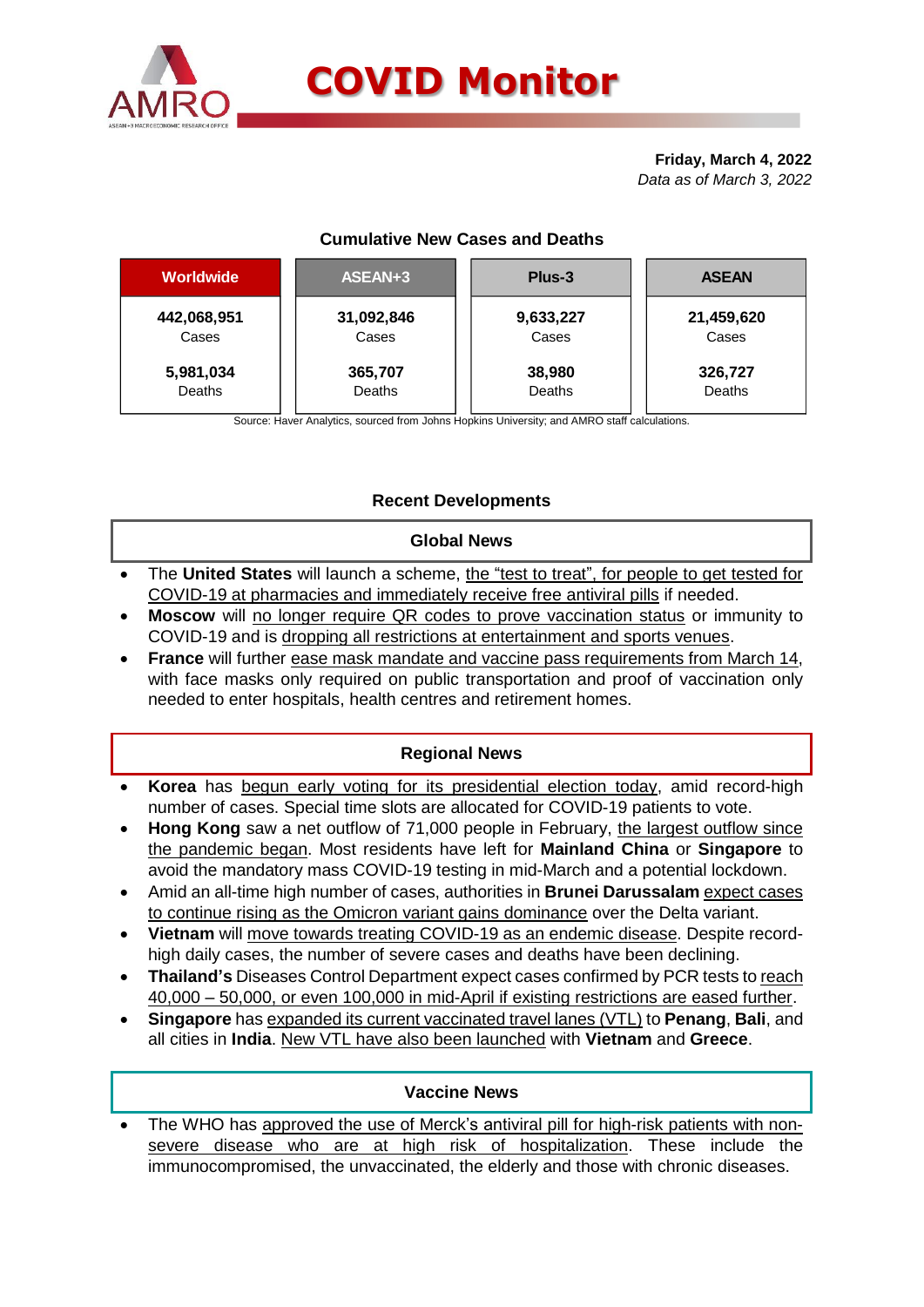| Economy                  | <b>Total Cases</b><br>(000) | <b>Cases per 1M</b><br><b>Population</b> | <b>New</b><br>$\text{Case}$ <sup>1</sup> | <b>New Cases</b><br>since 2020 <sup>2</sup> | <b>New Cases per</b><br>$1M$ Pop. $1$ | <b>ANew</b><br>$\text{Case}$ <sup>1</sup> | Δ% New<br>$\text{Case}$ | <b>T</b> otal<br><b>Deaths</b> | <b>New</b><br>Deaths <sup>1</sup> | <b>Fatality</b><br>Rate (%) |
|--------------------------|-----------------------------|------------------------------------------|------------------------------------------|---------------------------------------------|---------------------------------------|-------------------------------------------|-------------------------|--------------------------------|-----------------------------------|-----------------------------|
| Global                   | 442,069                     |                                          | 1,495,015                                |                                             |                                       | $-178,800$                                | 0.3                     | 5,981,034                      | 7,405                             | 1.4                         |
| ASEAN+3                  | 31,093                      |                                          | 522,807                                  |                                             |                                       | 127,396                                   | 1.8                     | 365,707                        | 6,666                             | 1.2                         |
| Plus-3                   | 9,633                       |                                          | 288,849                                  |                                             |                                       | 80,150                                    | 3.4                     | 38,980                         | 478                               | 0.4                         |
| <b>ASEAN</b>             | 21,460                      |                                          | 233,958                                  |                                             |                                       | 47,246                                    | 1.1                     | 326,727                        | 6,271                             | 1.5                         |
|                          |                             |                                          |                                          |                                             |                                       |                                           |                         |                                |                                   |                             |
| China                    | 110                         | 79                                       | 236                                      |                                             | $\Omega$                              | 61                                        | 0.2                     | 4,636                          | 0                                 | 4.2                         |
| Hong Kong, China         | 351                         | 45,914                                   | 38,073                                   |                                             | 4,987                                 | 31,362                                    | 22.6                    | 1,366                          | 134                               | 0.4                         |
| Japan                    | 5.214                       | 41.461                                   | 65.790                                   |                                             | 523                                   | $-6.127$                                  | 1.3                     | 24.398                         | 230                               | 0.5                         |
| Korea                    | 3.958                       | 76.040                                   | 184,750                                  |                                             | 3.549                                 | 54,854                                    | 5.8                     | 8,580                          | 114                               | 0.2                         |
|                          |                             |                                          |                                          |                                             |                                       |                                           |                         |                                |                                   |                             |
| Indonesia                | 5,667                       | 21,001                                   | 37,004                                   |                                             | 137                                   | $-17,043$                                 | 0.7                     | 149,268                        | 275                               | 2.6                         |
| Malaysia                 | 3,529                       | 106,215                                  | 27,333                                   |                                             | 823                                   | $-1,097$                                  | 0.8                     | 33,028                         | 71                                | 0.9                         |
| Philippines              | 3,665                       | 33,305                                   | 1,080                                    | المست                                       | 10                                    | $-427$                                    | 0.0                     | 56,538                         | 53                                | 1.5                         |
| Singapore                | 786                         | 137,816                                  | 17,804                                   |                                             | 3,122                                 | $-449$                                    | 2.5                     | 1,049                          | 11                                | 0.1                         |
| Thailand                 | 2,982                       | 43.843                                   | 23,245                                   |                                             | 342                                   | 2,558                                     | 0.8                     | 23,124                         | 45                                | 0.8                         |
|                          |                             |                                          |                                          |                                             |                                       |                                           |                         |                                |                                   |                             |
| <b>Brunei Darussalam</b> | 77                          | 169.698                                  | 4,068                                    |                                             | 9,021                                 | 1.146                                     | 6.9                     | 135                            | 3                                 | 0.2                         |
| Cambodia                 | 131                         | 7,847                                    | 396                                      | ᄊ                                           | 24                                    | $-148$                                    | 0.3                     | 3,033                          |                                   | 2.3                         |
| Lao PDR                  | 143                         | 19,748                                   | 222                                      |                                             | 31                                    | $-4$                                      | 0.2                     | 626                            |                                   | 0.4                         |
| Myanmar                  | 594                         | 11.127                                   | 2,216                                    |                                             | 42                                    | $-954$                                    | 0.4                     | 19.379                         | $\overline{4}$                    | 3.3                         |
| Vietnam                  | 3,886                       | 40,304                                   | 120,589                                  |                                             | 1,251                                 | 63,663                                    | 3.6                     | 40,547                         | 5,880                             | 1.0                         |
|                          |                             |                                          |                                          |                                             |                                       |                                           |                         |                                |                                   |                             |
| Australia                | 3,322                       | 127,890                                  | 24,453                                   |                                             | 941                                   | 1,492                                     | 0.8                     | 5,354                          | 37                                | 0.2                         |
| Brazil                   | 28,907                      | 136,755                                  | 45,348                                   |                                             | 215                                   | $-47,383$                                 | 0.2                     | 650,824                        | 446                               | 2.3                         |
| France                   | 22,283                      | 342,840                                  | 49,888                                   |                                             | 768                                   | $-13,458$                                 | 0.2                     | 135,885                        | 159                               | 0.6                         |
| Germany                  | 15,531                      | 187.175                                  | 153,202                                  |                                             | 1,846                                 | $-11,053$                                 | 1.0                     | 123.801                        | 203                               | 0.8                         |
| India                    | 42,952                      | 31,362                                   | 8,173                                    |                                             | 6                                     | $-8,128$                                  | 0.0                     | 514,589                        | 195                               | 1.2                         |
| <b>United Kingdom</b>    | 19,212                      | 285.658                                  | 62,683                                   |                                             | 932                                   | 23,525                                    | 0.3                     | 162.472                        | 195                               | 0.8                         |
| <b>United States</b>     | 78,651                      | 237,578                                  | 56,180                                   |                                             | 170                                   | $-18,683$                                 | 1.2                     | 951,663                        | 1,548                             | 1.2                         |

#### **ASEAN+3 and Selected Economies: COVID-19 Cases and Deaths**

Source: Haver Analytics, sourced from Johns Hopkins University; and AMRO staff calculations.

1/ Values show the 7-day average.

2/ Since January 31, 2020.

## **ASEAN+3 and Selected Economies: Vaccination Coverage Status** (Percent of population)



Sources: Our World in Data via Haver Analytics; and AMRO staff calculations. Note: Percent of fully vaccinated population shows the number of people who received all doses prescribed by the vaccination protocol (e.g. one dose of a single-dose vaccine, or two doses of a two-dose vaccine). In the event of discrepancy between data from Our World in Data and national authorities, data from national authorities take precedence.